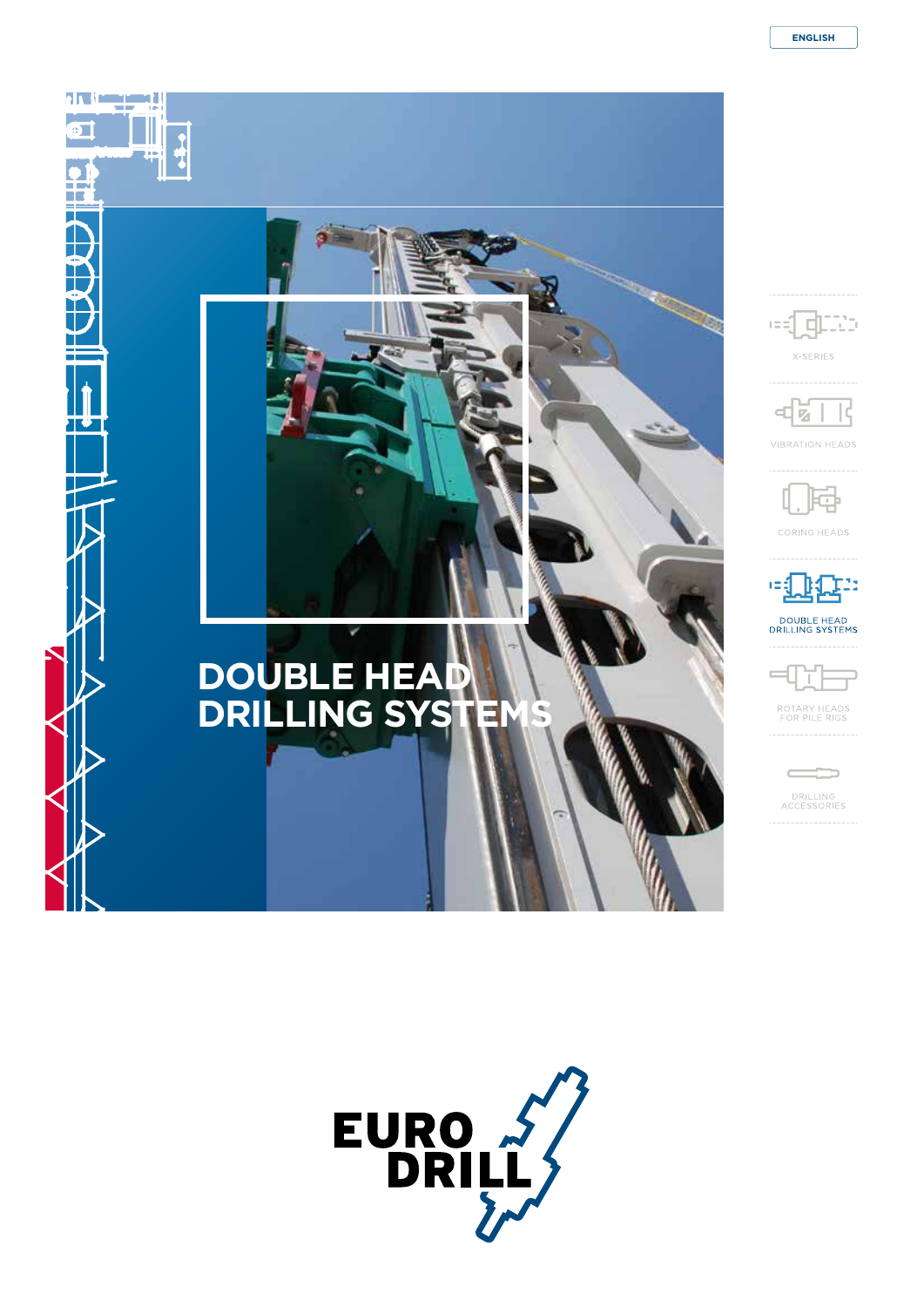

## **Double Head Drilling Systems**

**Eurodrill Double Head Drilling Systems stand out for their combined and very compact design for the shortest installation length. All double head units primarily consist of approved single heads out of the wide and comprising Eurodrill product range.**

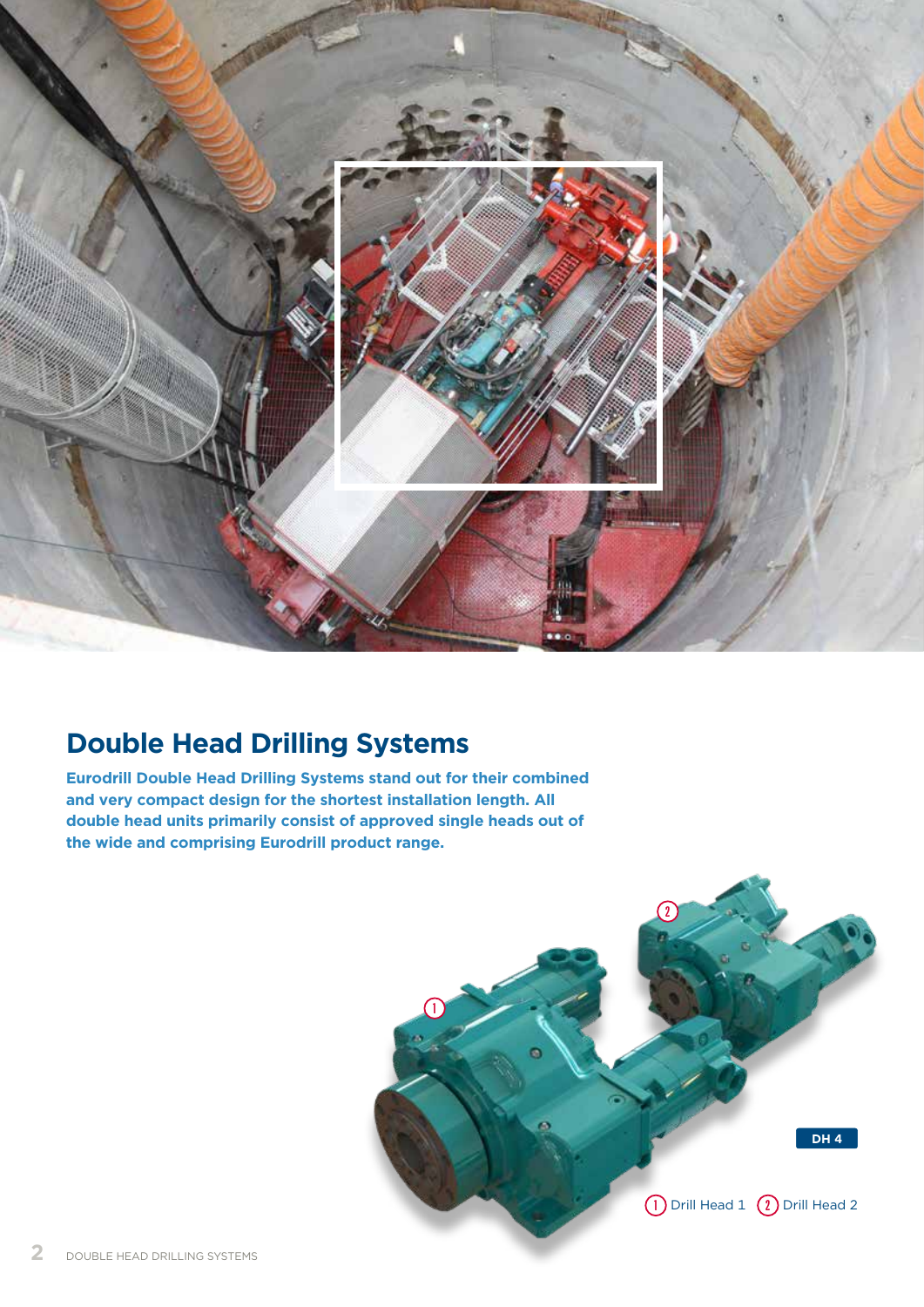



#### **Advantages**

**X-Factor - Possible flexible options with the same basic gearbox through integration of the X-Series**

**Combined design requires only small room and optimal use of existing narrow rooms to produce geothermal and overburden drilling**

**Counterclockwise operation of the gears for casing and inner rod guarantees an enormous drilling progress and a great precision**

**Integrated sliding cylinder for relativ adjustment of the casing to the inner rod**

**Compatible to drill rigs of all manufacturers for different applications and requirements**

A rotary drive basically consists of two main groups

### **Drill Head 1**

**Drill Head 2**

The rotary mechanism ensures the rotational movement of the casing.

The rotary mechanism ensures the rotational movement of the inner rod.

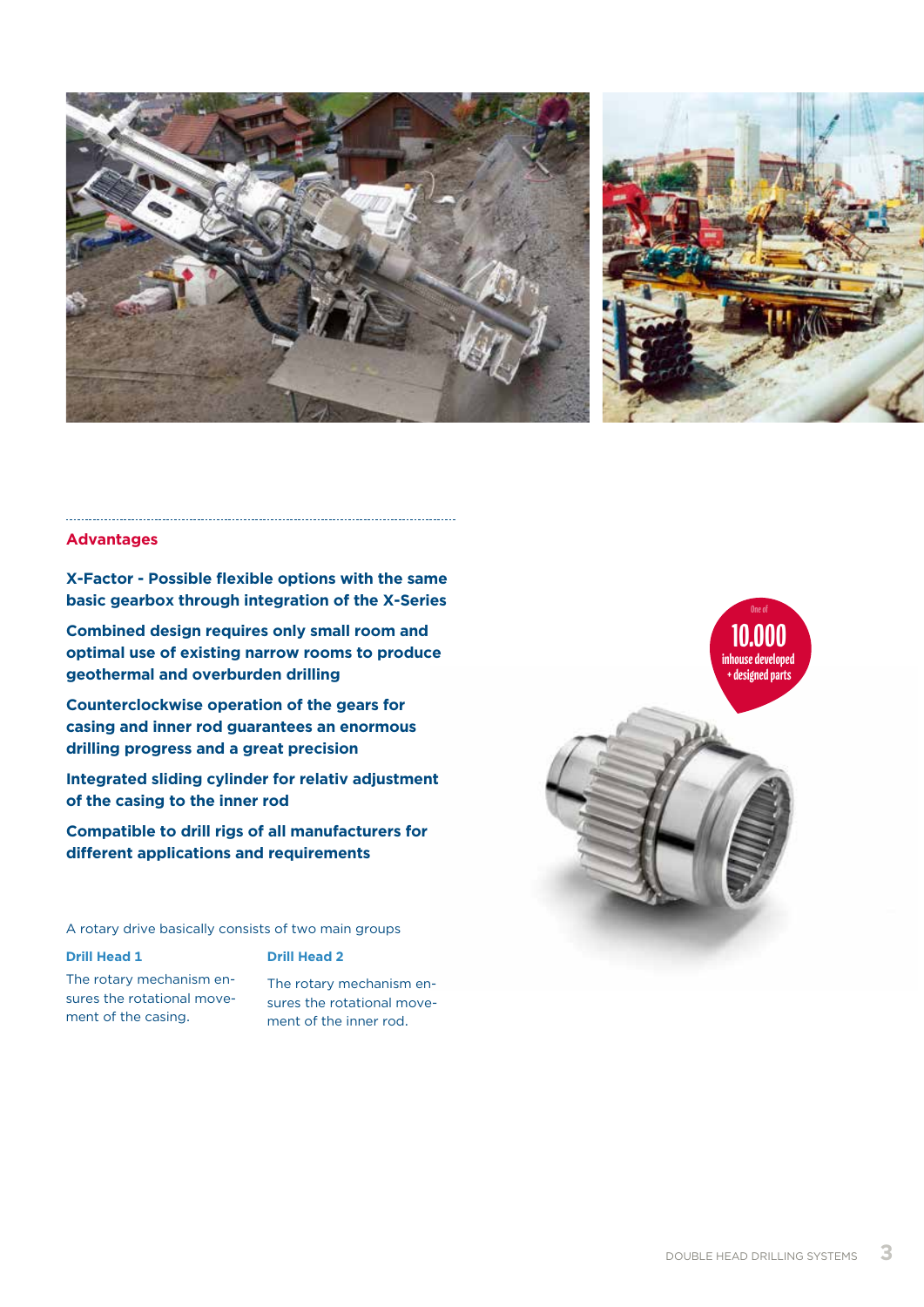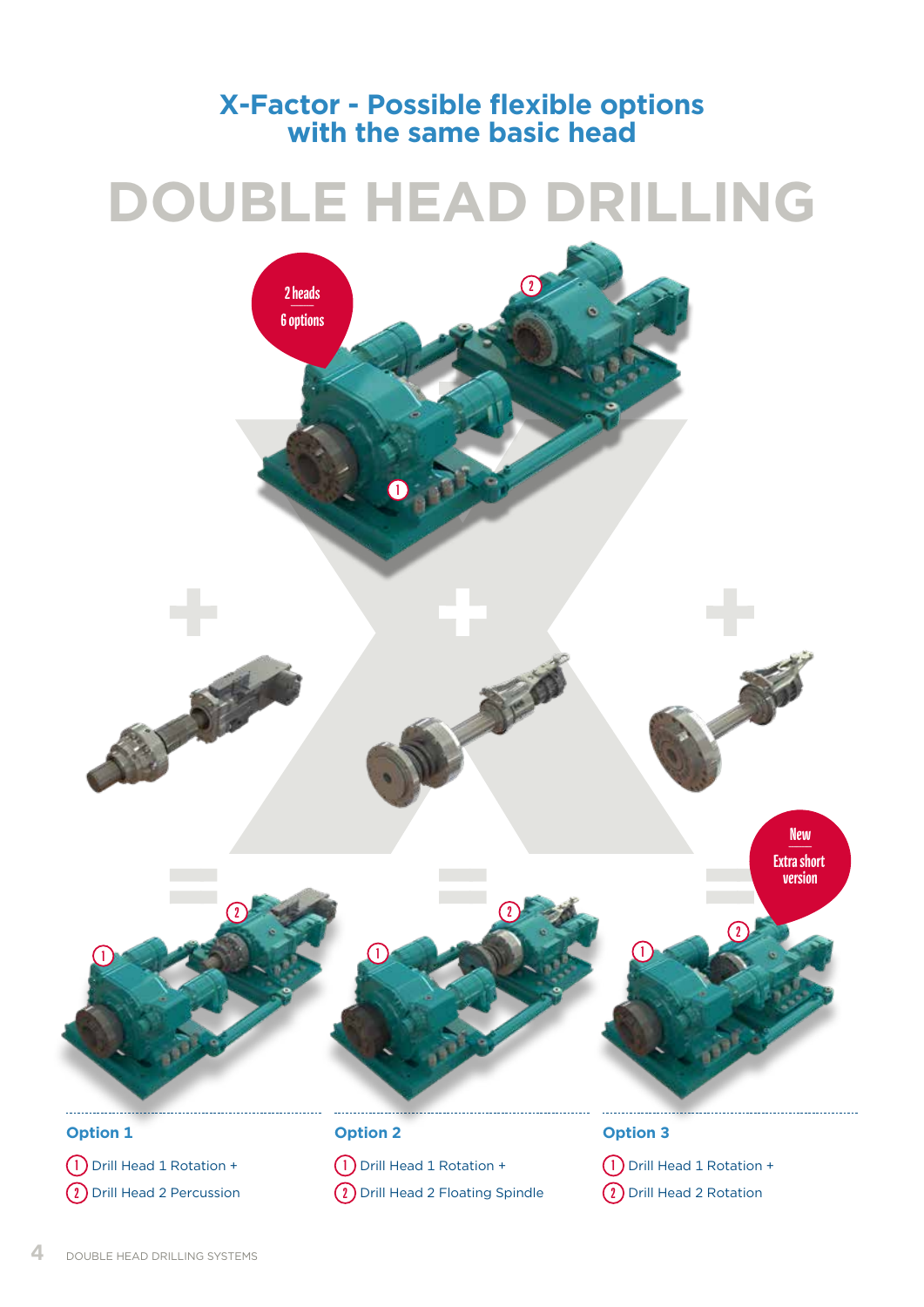# **SINGLE HEAD DRILLING X-Factor - Possible flexible options with the same basic head 1**









**1** Drill Head 1 Rotation

**Option 6**

### **Option 4 1** Drill Head 1 Percussion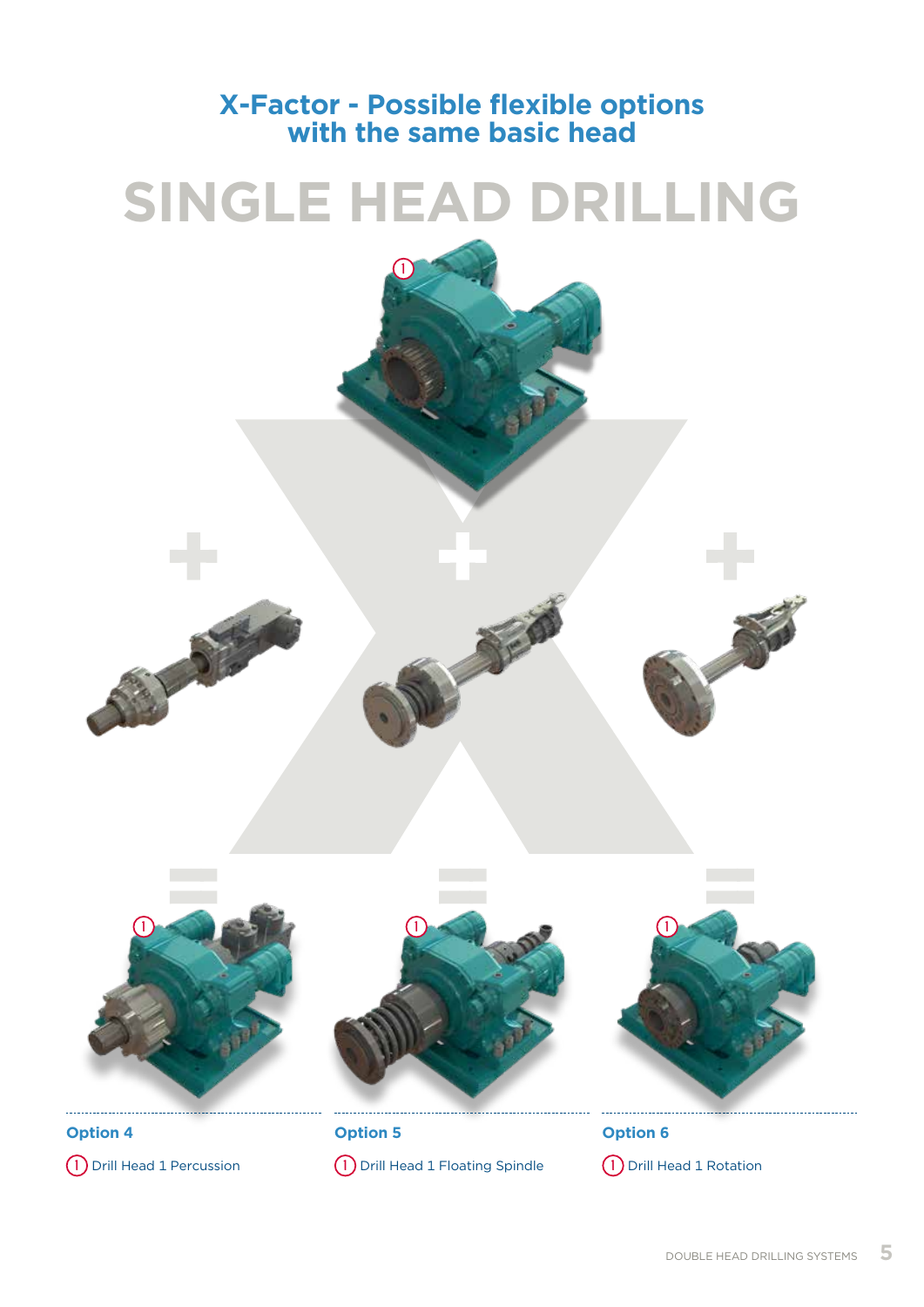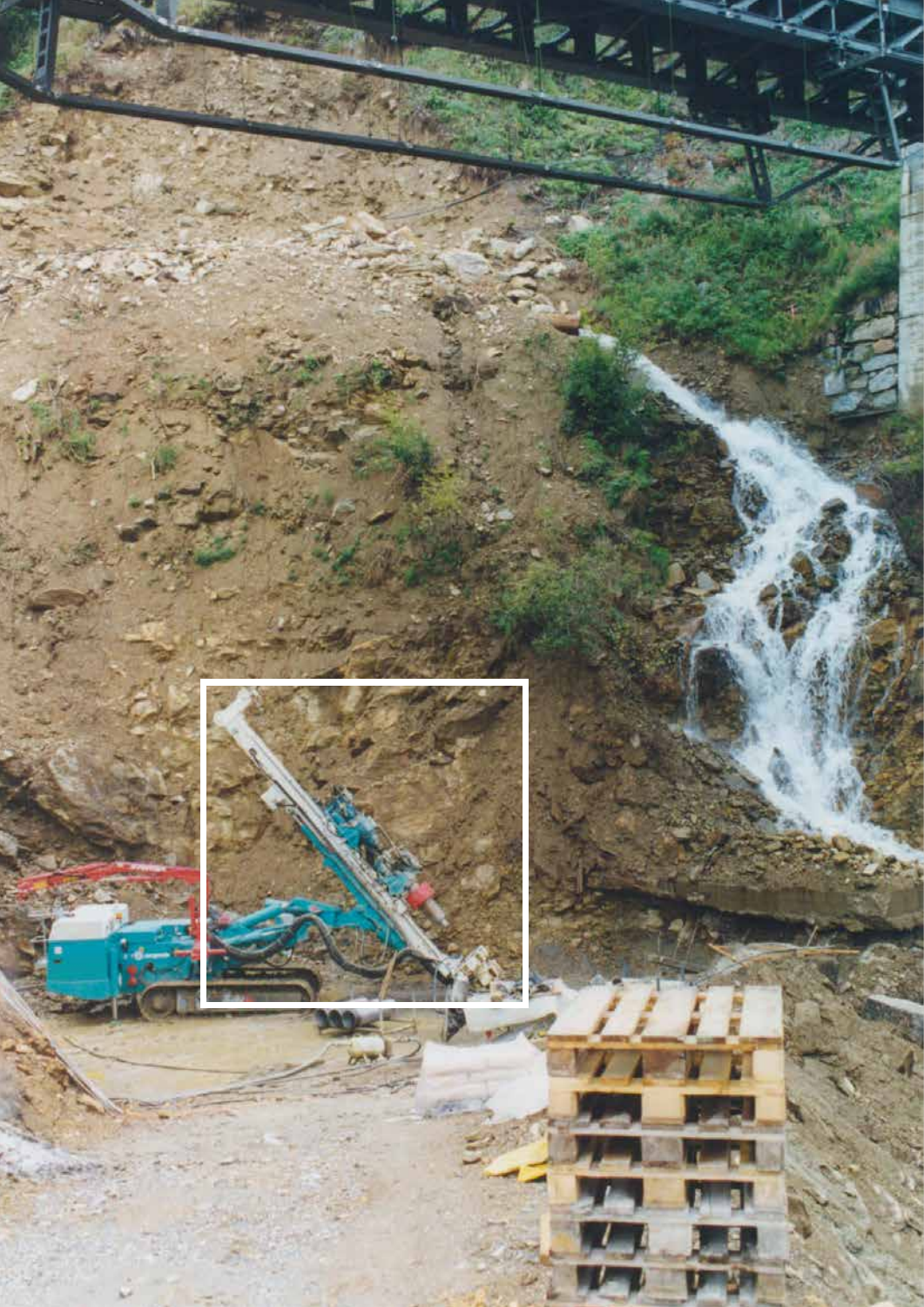| DH <sub>4</sub>      |         |                      |                                                    |
|----------------------|---------|----------------------|----------------------------------------------------|
|                      |         | <b>ROTARY HEAD 1</b> | <b>ROTARY HEAD 2</b>                               |
| Torque max.          | kNm     | 5                    | 2.12                                               |
| <b>Rotation max.</b> | $min-1$ | 192                  | 184                                                |
|                      |         |                      | 185 - 215 kg Weight · 100 kN max. allowed Traction |
| DH9                  |         |                      |                                                    |
|                      |         | <b>ROTARY HEAD 1</b> | <b>ROTARY HEAD 2</b>                               |
| Torque max.          | kNm     | 11                   | 5                                                  |
| <b>Rotation max.</b> | $min-1$ | 110                  | 192                                                |
|                      |         |                      | 340 - 420 kg Weight · 130 kN max. allowed Traction |
| <b>DH 16</b>         |         | <b>ROTARY HEAD 1</b> | <b>ROTARY HEAD 2</b>                               |
| <b>Torque max.</b>   | kNm     | 16.2                 | 11                                                 |
| <b>Rotation max.</b> | $min-1$ | 130                  | 110                                                |
|                      |         |                      | 510 - 700 kg Weight · 180 kN max. allowed Traction |
| <b>DH 24</b>         |         | <b>ROTARY HEAD 1</b> | <b>ROTARY HEAD 2</b>                               |
| Torque max.          | kNm     | 24                   | 11                                                 |
| <b>Rotation max.</b> | $min-1$ | 88                   | 110                                                |
|                      |         |                      | 570 - 760 kg Weight · 200 kN max. allowed Traction |
| <b>DH32</b>          |         | <b>ROTARY HEAD 1</b> | <b>ROTARY HEAD 2</b>                               |
|                      |         |                      |                                                    |

**Torque max. kNm 32 16.2 Rotation max. min-1 66 130**

685 - 875 kg **Weight** · 220 kN **max. allowed Traction**